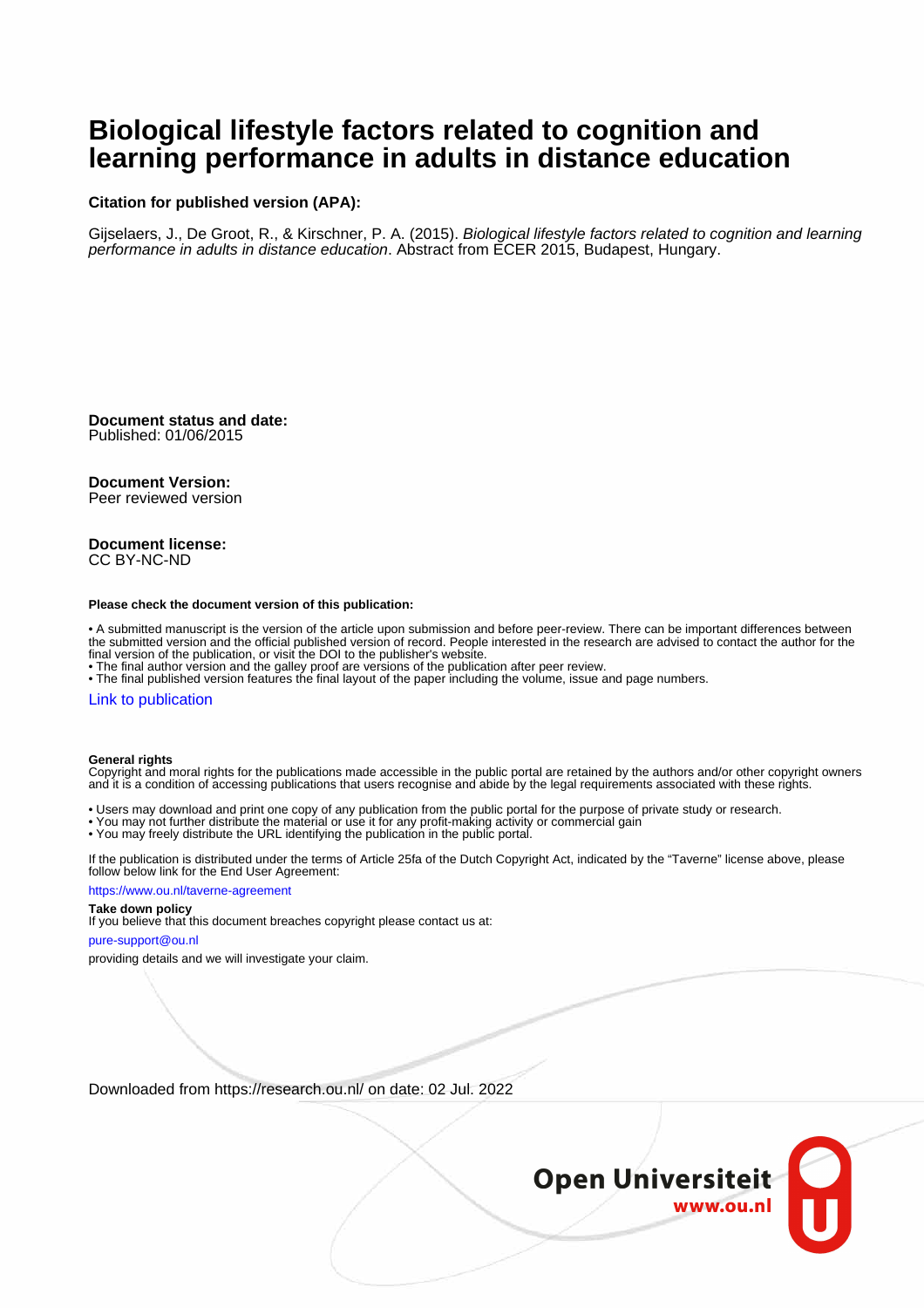# Abstract ECER2015

# **Biological lifestyle factors related to cognition and learning performance in adults in distance education**

Jérôme Gijselaers<sup>1</sup>, Renate de Groot<sup>1,2</sup>, Paul Kirschner<sup>1</sup>

1 Welten Institute - Research Centre for Learning, Teaching and Technology, Open University of the Netherlands. 2 Maastricht University, Department of Epidemiology & Complex Genetics, School for Nutrition, Toxicology and Metabolism (NUTRIM) / Faculty of Health, Medicine and Life Sciences, P.O. Box 616, 6200 MD, Maastricht, the Netherlands

Assigned to: NW22:Research in Higher Education (subtheme 1)

Keywords: sleep, physical activity, nutrition, learning performance, distance education

## *General description*

An important part of learning performance is influenced by individual characteristics. One of those are the environmental influences determined by lifestyle. We call these influences biological lifestyle factors (BLFs). Physical activity, sleep and nutrition are such BLFs and they contribute to brain health, cognitive performance and learning performance in traditional education in children and adolescents. Little research, however, has been conducted concerning these BLFs in adults participating in distance education, despite that this type of education is more and more in favor because of the freedom it offers that allows combining it with the demanding work life, family responsibilities (e.g., a partner and/or children) and the need for ongoing development in adult life. Knowledge on how lifestyle could contribute to learning performance in adults is highly desirable as it could increase the success of adults participating in distance education. Besides, advice on lifestyle changes are relatively cheap interventions of which benefits could be substantial (Ribeiro & Stickgold, 2014).

Maintaining a healthy lifestyle does not only result in a better physical and mental health state (Busch, Van Stel, Schrijvers, & de Leeuw, 2013), but also leads to better cognitive performance (Small et al., 2006). Research indicates that a healthy lifestyle is beneficial for cognition and learning, as suggested by research in the domain of physical activity (PA) (e.g., Hillman, Kamijo, & Scudder, 2011), sleep (e.g., Dewald, Meijer, Oort, Kerkhof, & Bögels, 2010; Philip et al., 2012) and nutrition (e.g., Burkhalter & Hillman, 2011; Deliens, Clarys, De Bourdeaudhuij, & Deforche, 2013).

These examples provide the theoretical framework for the execution of this PhD project as PA, sleep and nutrition are all three factors that influence the body in a biological way. They exert influence on the regulation of the body's physiological parameters and the subsequent processes. We will not go into detail on these underlying processes in this proposal because of briefness, but we refer to the following literature (cf., Gómez-Pinilla, 2008; van Praag, 2009; Winter et al., 2007; Wright et al., 2013). These, by lifestyle induced, physiological changes influence processes among which are synaptic pruning, synaptic plasticity and neuronal proliferation. These all contribute to brain plasticity, which is believed to be the basis for better cognitive and learning performance (e.g., Barenberg, Berse, & Dutke, 2011).

This led us to investigate the following main research questions in an educational setting different than traditional education for children, namely adult distance education: What are the characteristics of adult distance education with respect to dropout and success? What is the relation(s) between behavior on BLFs on the one hand and cognition and learning performance on the other? The objectives of the PhD project were: (1) to elaborate on the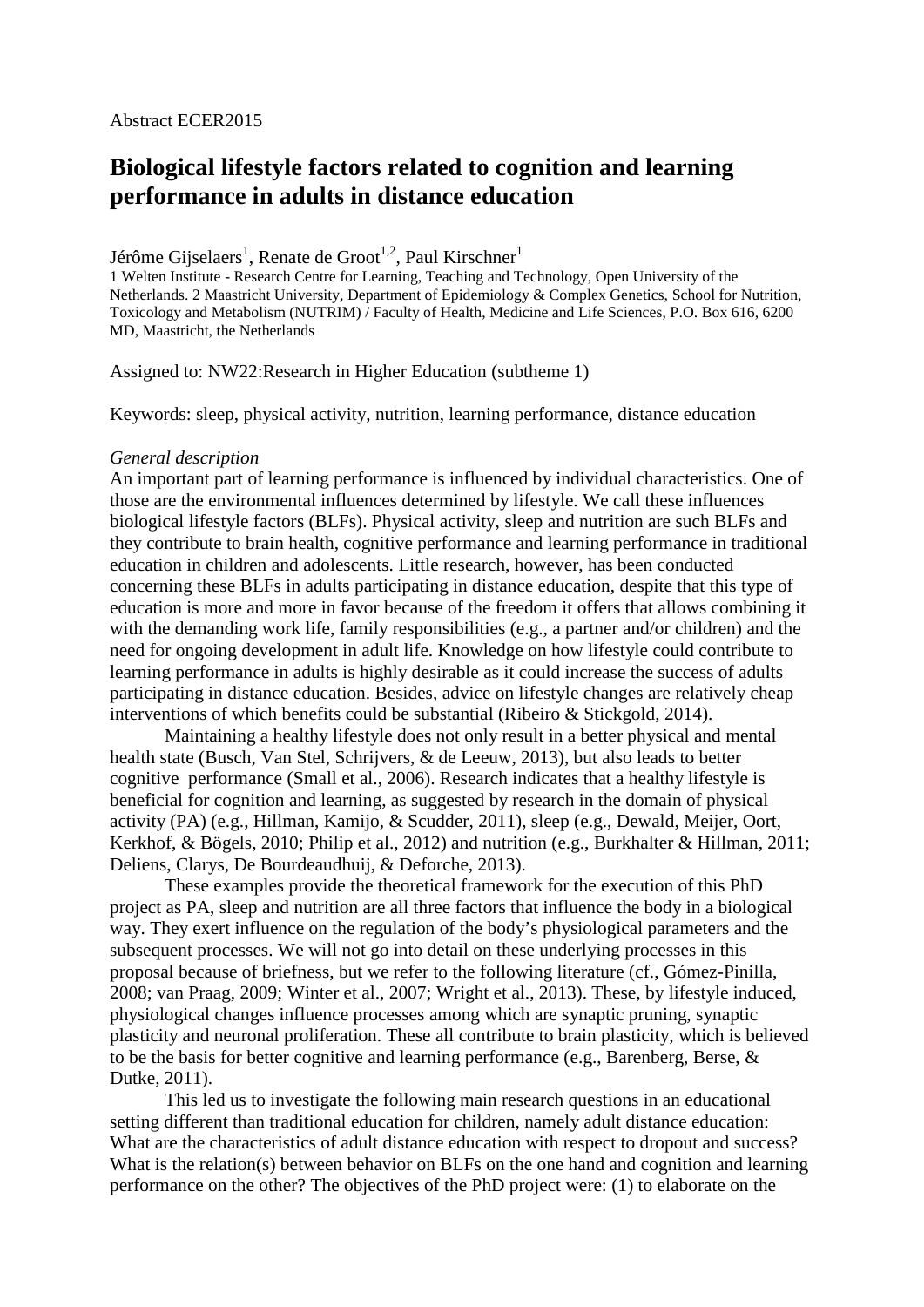relation of the variables within each BLF with learning performance, but also combining these relations into one model predicting learning performance; (2) to elaborate on the relation of the variables within each BLF with cognitive performance, but also combining these relations into one model predicting cognitive performance; (3) to investigate whether cognitive performance was a mediator in the relation between the BLFs and learning performance.

The research proposed to be presented here, stems from a PhD project that will be finished at the time of the conference. The results from the first five, already available, empirical research articles will be presented in a concise but clear manner. One more research article is expected to follow in the future and will most likely be available at the conference and included in the paper presentation.

# *Methods*

The Adult Learning Open University Determinants (ALOUD) study conducted within this PhD project consisted of a longitudinal data collection in which all new students (N=4945) of the Open University of the Netherlands (OU) who were admitted between September 2012 and August 2013 were invited. The full design is described in our data paper (Neroni, Gijselaers, Kirschner, & de Groot, 2015). Via survey research, independent measures were collected within 9 weeks after invitation. These measures were the variables within the BLFs: physical activity, sedentary behaviour, chronotype, sleep duration, sleep quality, sleepiness, fatigue, caffeine, fish consumption, breakfast consumption and breakfast composition. The measured covariates were: age, sex, educational level, body mass index, study goal, study motive, study hours, working hours, computer abilities, nationality, native language, alcohol use, smoking, drug use and life satisfaction. The outcome measures were the cognitive variables: processing speed and two executive functions: updating and shifting. The cognitive measures were collected via digital online cognitive tests. The main outcome measure on learning performance was study progress, measured as completed courses over the first 14 months (i.e., the official time a registration for a course lasts at the OU). The educational model at the OU is modular, students can start whenever they want and with any possible study path they want.

At first measurement, 2040 students fully responded. With these data, all analyses were executed.

One article concerns a description of the full data sample with regard to covariates for successful, non-successful and non-starting students. Three articles concern the prediction of study progress for physical activity, sleep and nutrition, respectively. These articles employed a multiple regression technique with a negative binomial distribution (as the outcome measure was not normally distributed). The last article concerns the prediction of cognitive performance from all the BLFs. A structural equation methodology was used to execute path analysis, using a cross-validation technique.

## *Results*

Summarized -in order of appearance per article- analyses revealed that:

- 1. There are many differences in the characteristics between successful, non-successful and non-starting students.
- 2. Physical and sedentary behavior were not predictive for study progress opposite to our expectations.
- 3. Chronotype did not predict study progress, in line with previous research (Horzum, Önder, & Beşoluk, 2014; Jovanovski & Bassili, 2007; Önder, Horzum, & Beşoluk, 2011), sleep duration and sleep quality was not predictive for study progress, opposite to our expectation.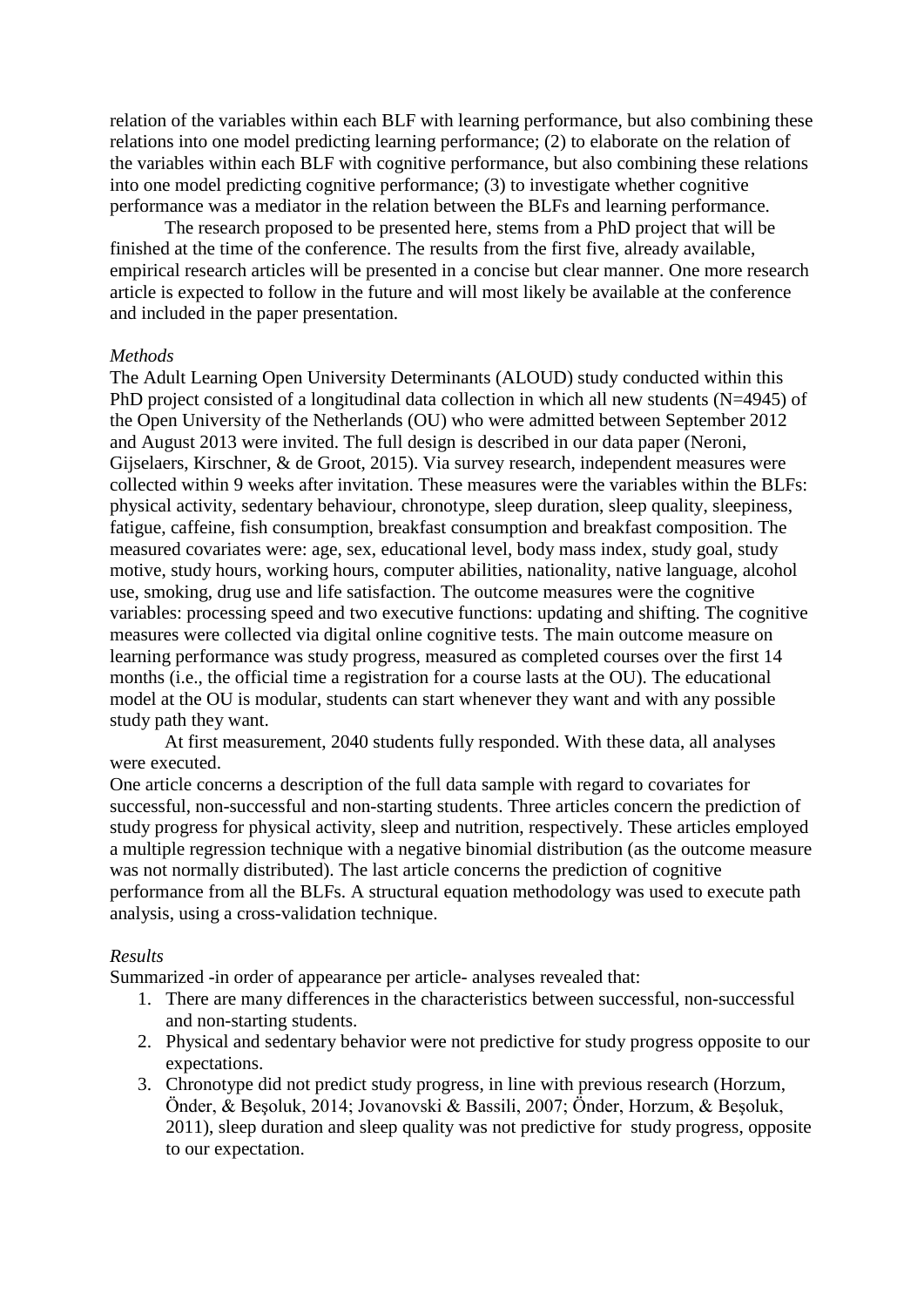- 4. The consumption of fish, caffeine and breakfast did not predict study progress, in line with our hypotheses.
- 5. Sedentary behavior was predictive for cognitive performance. Physical activity, chronotype, sleep duration, sleep quality, caffeine, fish consumption and breakfast consumption were not predictive for cognitive performance.

These results will be extensively discussed during the paper presentation. Two more articles will be published in the coming months, when the PhD project is finalized. These results will also be included in the paper presentation.

# *Intent of publication*

All research mentioned here will be published. Four articles are submitted and under review or revision. The fifth article is being finished and submitted soon. In the following months a sixth article will be written. Also this articles will be published.

This specific submission is an overview of the entire PhD project and will be published as the final doctoral thesis.

# *References*

- Barenberg, J.,Berse, T.,& Dutke, S. (2011). Executive functions in learning processes: Do they benefit from physical activity? Educational Research Review, 6(3), 208–222. Burkhalter, T.M.,& Hillman, C.H. (2011). A narrative review of physical activity, nutrition, and obesity to cognition and scholastic performance across the human lifespan. Advances in Nutrition, 2(2), 201S–6S.
- Busch, V.,Van Stel, H.F.,Schrijvers, A.J.P.,& de Leeuw, J.R.J. (2013). Clustering of healthrelated behaviors, health outcomes and demographics in Dutch adolescents: A crosssectional study. BMC Public Health, 13, 1118.
- Deliens, T.,Clarys, P.,De Bourdeaudhuij, I.,& Deforche, B. (2013). Weight, sociodemographics, and health behaviour related correlates of academic performance in first year university students. Nutrition Journal, 12, 162.
- Dewald, J.F.,Meijer, A.M.,Oort, F.J.,Kerkhof, G.A.,& Bögels, S.M. (2010). The influence of sleep quality, sleep duration and sleepiness on school performance in children and adolescents: A meta-analytic review. Sleep Medicine Reviews, 14(3), 179–89.
- Gómez-Pinilla, F. (2008). Brain foods: The effects of nutrients on brain function. Nature Reviews. Neuroscience, 9(7), 568–78.
- Hillman, C.H.,Kamijo, K.,& Scudder, M. (2011). A review of chronic and acute physical activity participation on neuroelectric measures of brain health and cognition during childhood. Preventive Medicine, 52, S21–8.
- Horzum, M.B.,Önder, İ.,& Beşoluk, Ş. (2014). Chronotype and academic achievement among online learning students. Learning and Individual Differences, 30, 106–111.
- Jovanovski, D.,& Bassili, J.N. (2007). The relationship between morningness eveningness preference and online learning. Biological Rhythm Research, 38(5), 355–365.
- Neroni, J., Gijselaers, H. J. M., Kirschner, P. A., & de Groot, R. H. M. (2015). The Adult Learning Open University Determinants (ALOUD) study: Biological and psychological factors associated with learning performance in adult distance education. British Journal of Educational Technology, Early view. http://doi.org/10.1111/bjet.12288
- Önder, İ.,Horzum, M.B.,& Beşoluk, Ş. (2011). Chronotype, learning approach, type/time of instruction and academic achievement of the university students. Circadian Rhythms (pp. 161–186). Nova Science Publishers, Inc.
- Philip, P.,Sagaspe, P.,Prague, M.,Tassi, P.,Capelli, A.,Bioulac, B.,… Taillard, J. (2012). Acute versus chronic partial sleep deprivation in middle-aged people: differential effect on performance and sleepiness. Sleep, 35(7), 997–1002.